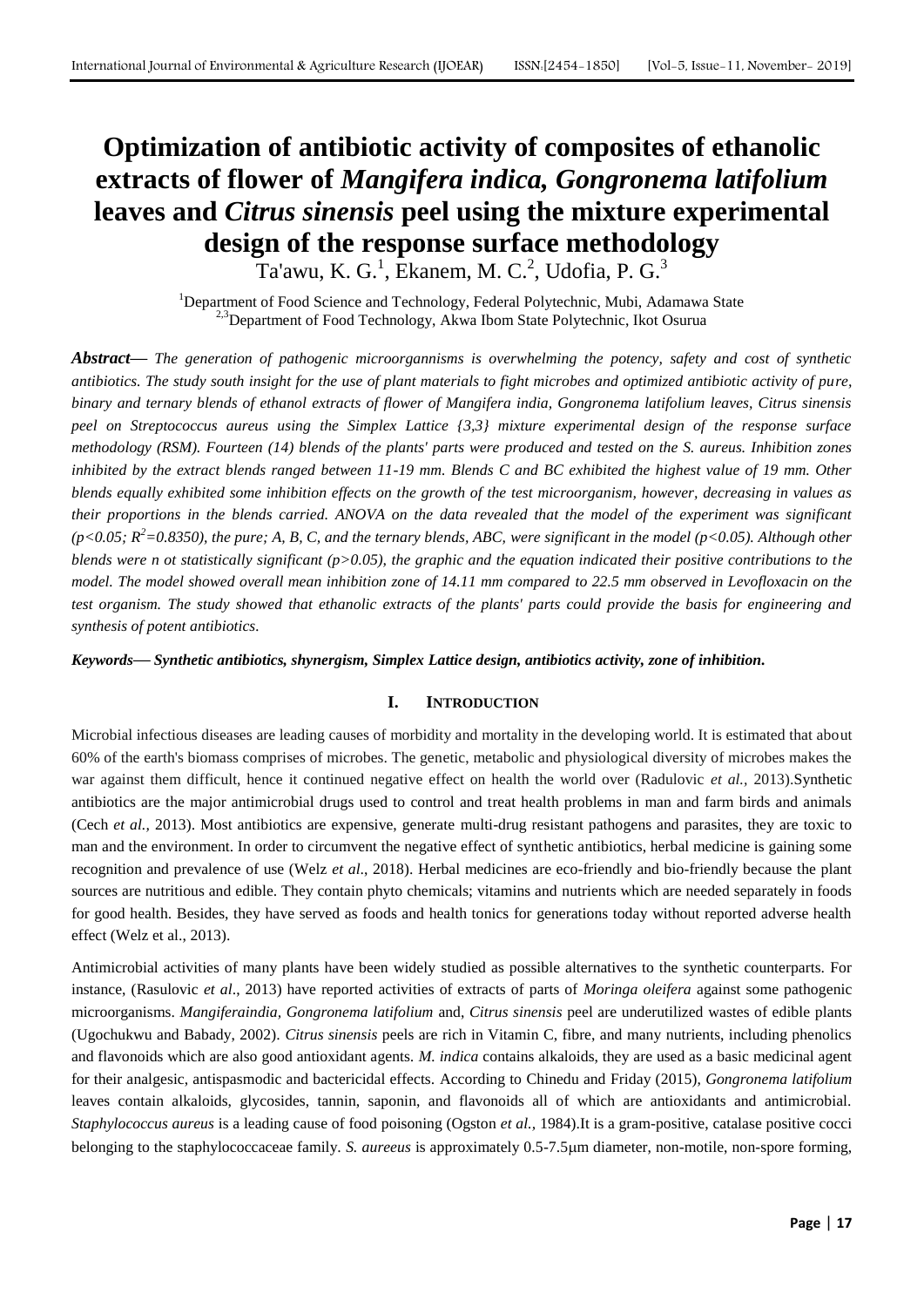facultative anaerobes. *S. aureus* is part of human flora and are primarily found in the nostrils and other body cavities, often implicated in a variety of food borne diseases (Vameen *et al.,* 2009).

Mixture experimental design of the response surface methodology optimizes the blending of individual components to obtain superior activity over single effect. The design chosen in this work is due to it accuracy, simplicity, robustness, predictability, and reproducibility (Bondari, 1999).

The aim of the study was to determine the antimicrobial potency of composites ethanol extract of flower of *Mangifera India, Gongronema latifolium leaves* and, *Citrus sinensis* peel on *Staphylococcus aureus* using the mixture experimental design of the Response Surface Methodology (RSM).

## **II. MATERIALS AND METHOD**

#### **2.1 Procurement of plant material and microbial cultures**

Flowers of *Mangifera Indica* tree was collected from a local farm in IkotOsurua, *Gongronema latifolium* leaves and *Citrus sinensis* were obtained from a local market in IkotEkpene Local Government Area. The plants were identified and authenticated by the Botany unit of the Department of Science Technology, Akwa Ibom State Polytechnic, IkotOsurua, IkotEkpene, Akwa Ibom State as the plant parts.

#### **2.2 Test microorganism**

Test microorganism was collected and handled according to the method of Cheesbrough (2003). Pure culture of *Staphylococcus aureus* was obtained from the General Hospital, IkotEkpene Local Government Area, Nigeria. The sample was aseptically transferred to and maintained on nutrient agar, and subcultured regularly and preserved on solid media at 4°C for further analysis and certainty.

## **2.3 Inoculaum preparation**

3-4 loopful of isolated colonies was inoculated into 5 ml of suitable broth, incubated at about 37°C. The actively growing bacterial suspensions were adjusted with suitable broth to obtain turbidity visually comparable to that of 0.5 McFarland standard equivalents to approximately  $1x10^8$ cfu/ml.

## **2.4 Sterilization**

The plant materials were surfaced sterilized separately soaks in 1% mercuric chloride (HgCl<sub>2</sub>) for 5 minutes and rinsing them in 4 to 5 times with distilled water before oven dried at  $40^{\circ}$ C. The piece was then grounded with a manual grinder separately into powder form.

#### **2.5 Ethanolic extraction of plant parts**

1.5 Kg of powdered plant parts were separately extracted with 2 L 95% ethanol by maceration at room temperature for 12 days. The extracts were filtered using Whatman No.42filter paper; the extract was concentrated to dryness with rotary evaporator at reduced pressure. The concentrated extract was weighed and stored in an airtight glass container and kept in a refrigerator.

## **2.6 Preparation of blends of ethanol extract of the plant parts**

The blends of ethanolic extracts of plants' parts were prepared according to the method of Bondari, (1999), in Table 1. The augmented Simplex Lattice mixture experimental design implied1, 0.5, 1/3, 2/3 or referred to as {q, m}Simplex Lattice Design, where q represents the number of factors involved with  $m+1$  equally spaced proportions from0 to 1 for each component. All possible mixtures for  $\{q=3, m=2\}$  and  $\{q=3, m=3\}$  (Table 2). Graded proportions of the ethanolic extracts of the plant parts were mixed together to obtain blends of the extracts as follows; pure A, B, C, binary, AB, AC, BC, and the tenary and A, B, C blends. Antibiotics activity of each blend was tested on *Staphylococcus aureus* comparing the values with Levofloxacin, as a standard antibiotic.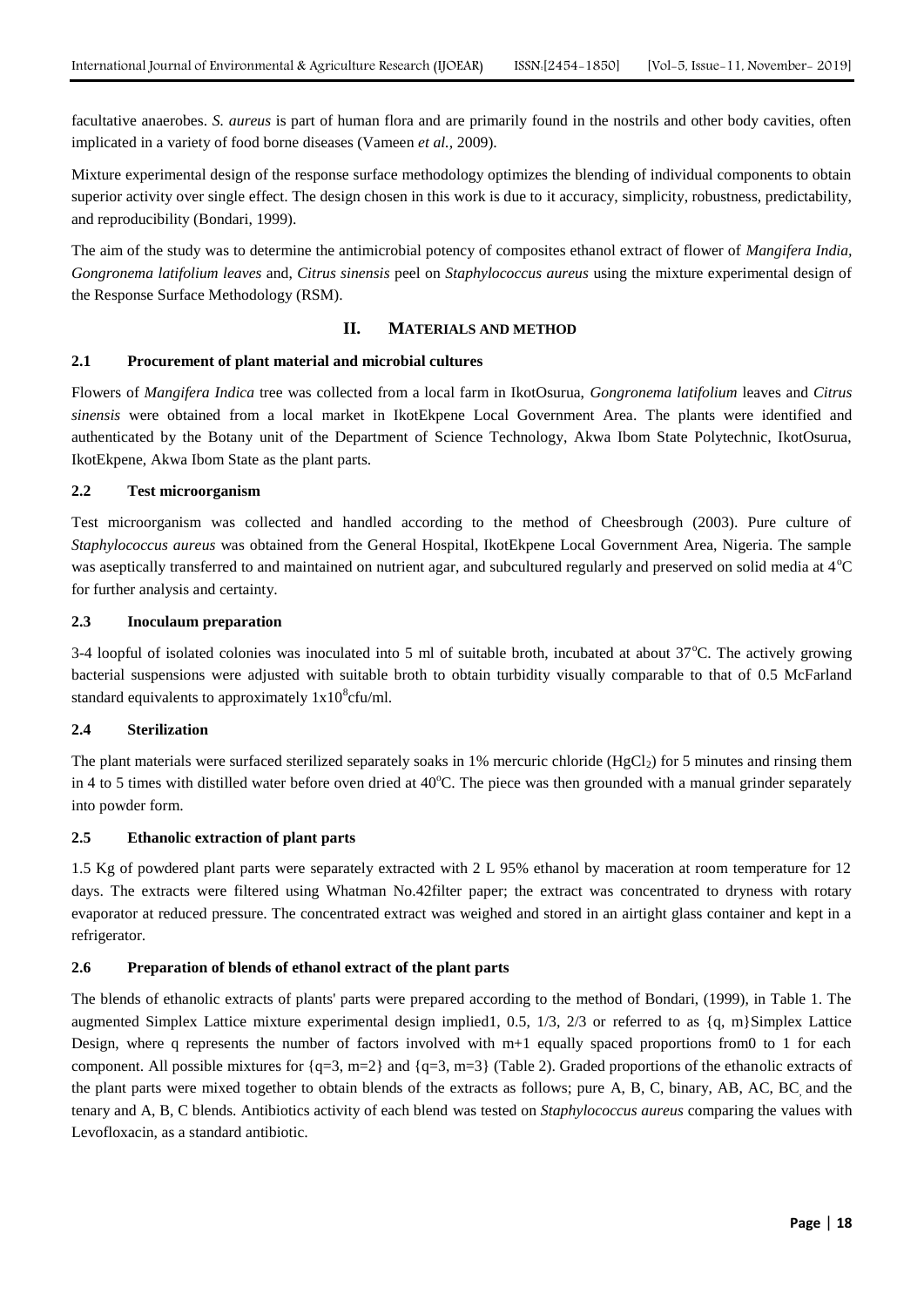| <b>Component</b> | Jnit | <b>Lower Proportion</b> | <b>Upper Proportion</b> |  |
|------------------|------|-------------------------|-------------------------|--|
|                  |      |                         |                         |  |
|                  |      |                         |                         |  |
|                  |      |                         |                         |  |

## **TABLE 1 THREE-COMPONENT (A, B, AND C) SIMPLEX LATTICE DESIGN FOR 0, 1/3, 2/3, AND 1 DESIGNATED AS {3, 3} DESIGN SITUATIONS**

 $A + B + C = 1$  or 100% (1)

# **2.7 Theory of mixture experimental design**

According to Bondari, (1999), statistical modeling in a mixture experiment models the blending surface such that predictions of the response for any mixture component, singly or in combination, can be made empirically. Testing of the model adequacy is also an important part of the statistical procedure. The component proportions in a mixture experiment vary together like in factorial experiments because they are constrained to sum to a constant (1 or 100% for standard designs).

## **2.8 The Agar disc diffusion technique**

The agar disc diffusion was carried out according to the method adopted by. Sterile filter paper disc 6.0 mm in diameter were impregnated with blends of flower of *Mangifera indica leaves, Gongronema latifolium leaves* and *Citrus sinesis* peel (Table 2). The blend impregnated filter papers were carefully placed aseptically on the surface of the nutrient agar that was preinoculated with the test organisms using sterile forceps in each plate. The plates were left undisturbed for 15 minutes after which there were incubated at  $37^{\circ}$ C for 24 hours.

## **2.9 Measurement of zones of inhibitions**

Inhibitions zones of each blend were measured according to the method of Heatley *et al.,* (2009). The diameters of the zones of inhibition of growth of the test microorganism (the paper disc) were measured using the millimeter rule.

## **2.10 Data analysis**

Experimental design, analysis of variance and optimization analyses on the data obtained from inhibition zones of microbial colonies were carried out using the Design\*Expert Ver. 11. (Stat-Ease, Inc. 2021 East Hennepin Ave, Suite 480, Minneapolis, MN 55413).

# **III. RESULTS AND DISCUSSION**

## **3.1 Result**

Table 2 shows response of *S. aureus* in terms of inhibition zone*,* to the blends of ethanolic extracts of flower of *Magnifera indica leaves, Gongronema latifolium* leaves and *Citrus sinensis* peel compared with Levofloxacin. According to the table, inhibition zones of the pure the blends of extracts of A, B, C on the test organisms ranged from 13.00 to 19.50 mm. Pure blend of *C. sinensis* showed the highest inhibition zone of 19.50 mm, followed by A, 13.0 mm, and C, 12.0 mm. The binary blends, AB, AC, BC exhibited inhibition zones of 13.0, 15.0, 19.0 mm respectively on the test organism. Also, the binary blend, AC exhibited the highest inhibition zone of 19.0 mm on the test organism, followed by AB and AC at 15.0 and 13.0 mm respectively. The centroid blends; A0.333 / B0.333 / C0.333; A0.667 / B0.166 / C0.166; A0.166 / B0.667 / C0.166; A0.166 / B0.166 / C0.667; A0.666 / B0.166 / C0.166 exhibited some growth inhibition on *S. aureus*but not comparable with the pure blends of the extracts. The results shared some comparison with the Levofloxacin, which showed a mean inhibition zones of 22.5 mm in all the trials. Synergism was observed in binary blends AB, BC. The phenomenon could be promoted by molecular interactions of chemical compounds in the plants, part extracts. The observation was in agreement with that reported by Lawal *et al.,* (2013) on ethanol extract of orange peel on *S. aureus*. The model of the design was significant  $(p=0.0172, R^2=0.8350)$  and mean inhibition zone of 14.11 mm. Figure 1 shows that *C. sinensis* exhibited the highest potency of antibiotic activity against the test microorgnsism, from the figure also, the potency of *C. sinensis* reduced as its proportion in the blends reduced. The contour plot, (figure 2) further explained the variability of antibiotic activity of each plant part extract as the proportion varied. Equation 2 supports the practical significance of the model, showing the contribution of each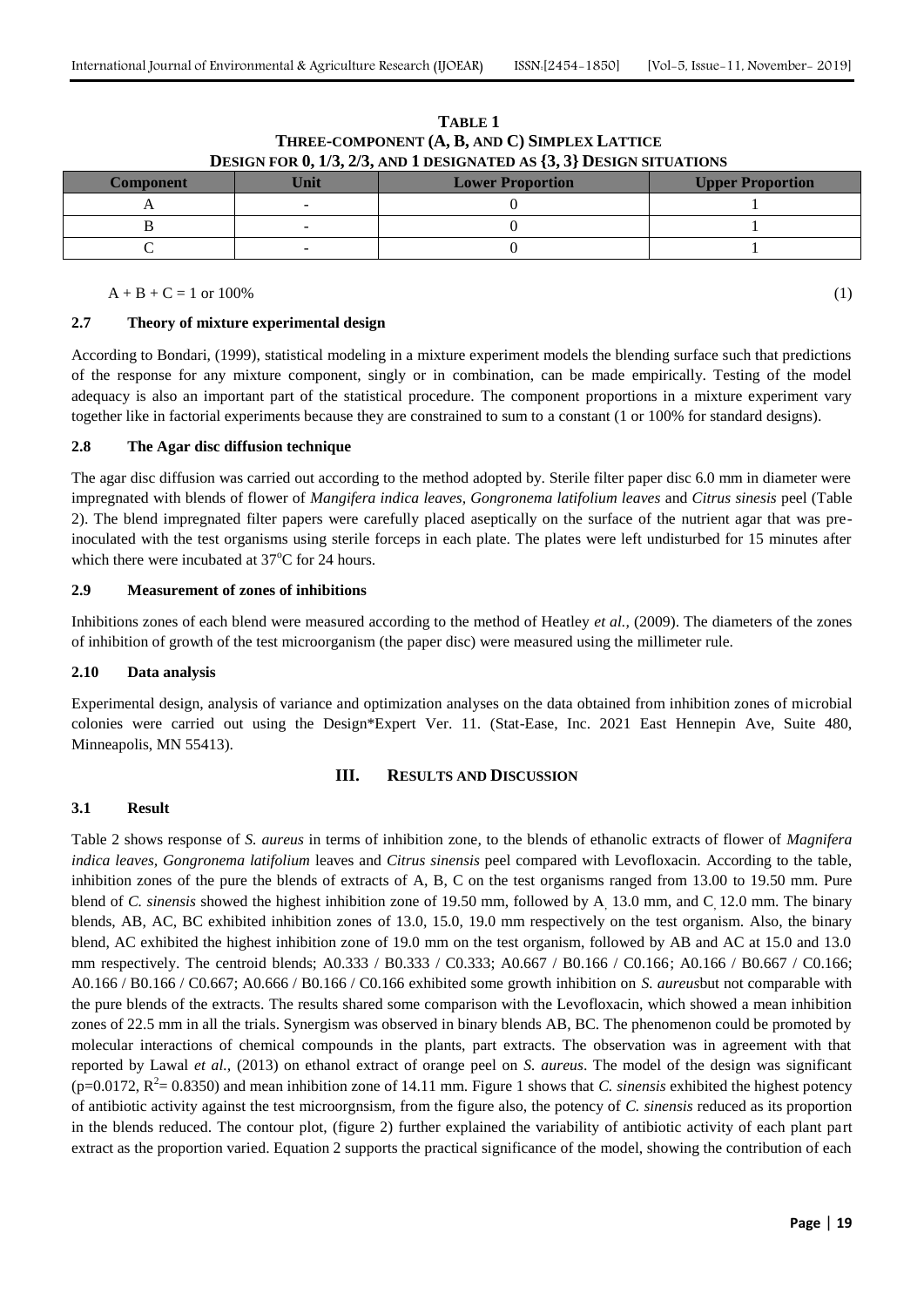blend to the model. The growth inhibition activity of blends of the extract showed promising potential in the utilization of the plants to combat activities of pathogenic microorganisms.

| TABLE 2                                                                                   |
|-------------------------------------------------------------------------------------------|
| PROPORTIONS OF BLENDS OF EXTRACTS OF MANGIFERA INDICA (A), GONGRONEMA LATIFOLIUM (B), AND |
| <b>CITRUS SINENSIS PEEL (C) RESPONSES ON STAPHYLOCOCCUS AUREUS</b>                        |

|                | <b>Composites</b> |          |             | <b>Coordinates</b>  | $\mathbf{IZ}$ (mm) | $\mathbf{IZL}$ (mm) |
|----------------|-------------------|----------|-------------|---------------------|--------------------|---------------------|
| <b>Runs</b>    | $\mathbf{A}$      | B        | $\mathbf C$ |                     |                    |                     |
| 11             | 1                 | $\Omega$ | $\Omega$    | 1.00, 0.00, 0.00    | 13.0               | 22.5                |
| 9              | 0.167             | 0.167    | 0.667       | 0.16, .167, .667    | 11.5               | 22.5                |
| 13             | 0.00              | 0.00     | 1.00        | 0.00, 0.00, 1.00    | 19.5               | 22.5                |
| 10             | 0.333             | 0.333    | 0.333       | 0.333, 0.333, 0.333 | 12.0               | 22.5                |
| 7              | 0.667             | 0.167    | 0.167       | 0.667, 0.167, 0.167 | 13.0               | 22.5                |
| $\overline{2}$ | 0.50              | 0.50     | 0.00        | 0.50, 0.50, 0.00    | 13.0               | 22.5                |
| 5              | 0.00              | 0.50     | 0.50        | 0.00, 0.50, 0.50    | 19.0               | 22.5                |
| 12             | 0.00              | 1.00     | 0.00        | 0.00, 1.00, 0.00    | 13.0               | 22.5                |
| 6              | 1.00              | 0.00     | 0.00        | 1.00, 0.00, 0.00    | 13.5               | 22.5                |
|                | 0.50              | 0.50     | 0.00        | 0.50, 0.50, 0.00    | 11.5               | 22.5                |
| 8              | 0.167             | 0.667    | 0.167       | 0.167, 0.667, 0.167 | 12.5               | 22.5                |
| 4              | 0.00              | 1.00     | 0.00        | 0.00, 1.00, 0.00    | 12.0               | 22.5                |
| 3              | 0.50              | 0.00     | 0.50        | 0.50, 0.00, 0.50    | 15.0               | 22.5                |
| 14             | 0.50              | 0.50     | 0.00        | 0.50, 0.50, 0.00    | 13.5               | 22.5                |

*IZ (mm) = inhibition zone in millimeters, IZL (mm) = inhibition zone of Levofloxacin in millimeters, coordinates are points on the edges of experimental space, Run = randomized experimental runs.*

The activities of the test substances could be similar if the concentration of the plant extracts blends were assured, the plant blends would be expected to be more potent because they contain many more chemical compounds than the single component of the standard.

#### **Inhibition zone =**

13.28\*flower of *M. indica* + 12.07\**G. latifolium* leaves + 18.72\**C. sinensis peel* + 2.71\**M. indica* leaves\**G. latifolium -* 5.96\**M. indica* leaves\**C. sinensis* peel + 10.74\**G. latifolium* leaves\**C. sinensis* peel -123.38\**M. indica* leaves\**G. latifolium* leaves\**C. sinensis* peel (2)



**FIGURE 1: Response surface plot of inhibition zones (mm) against concentration of composites plant materials**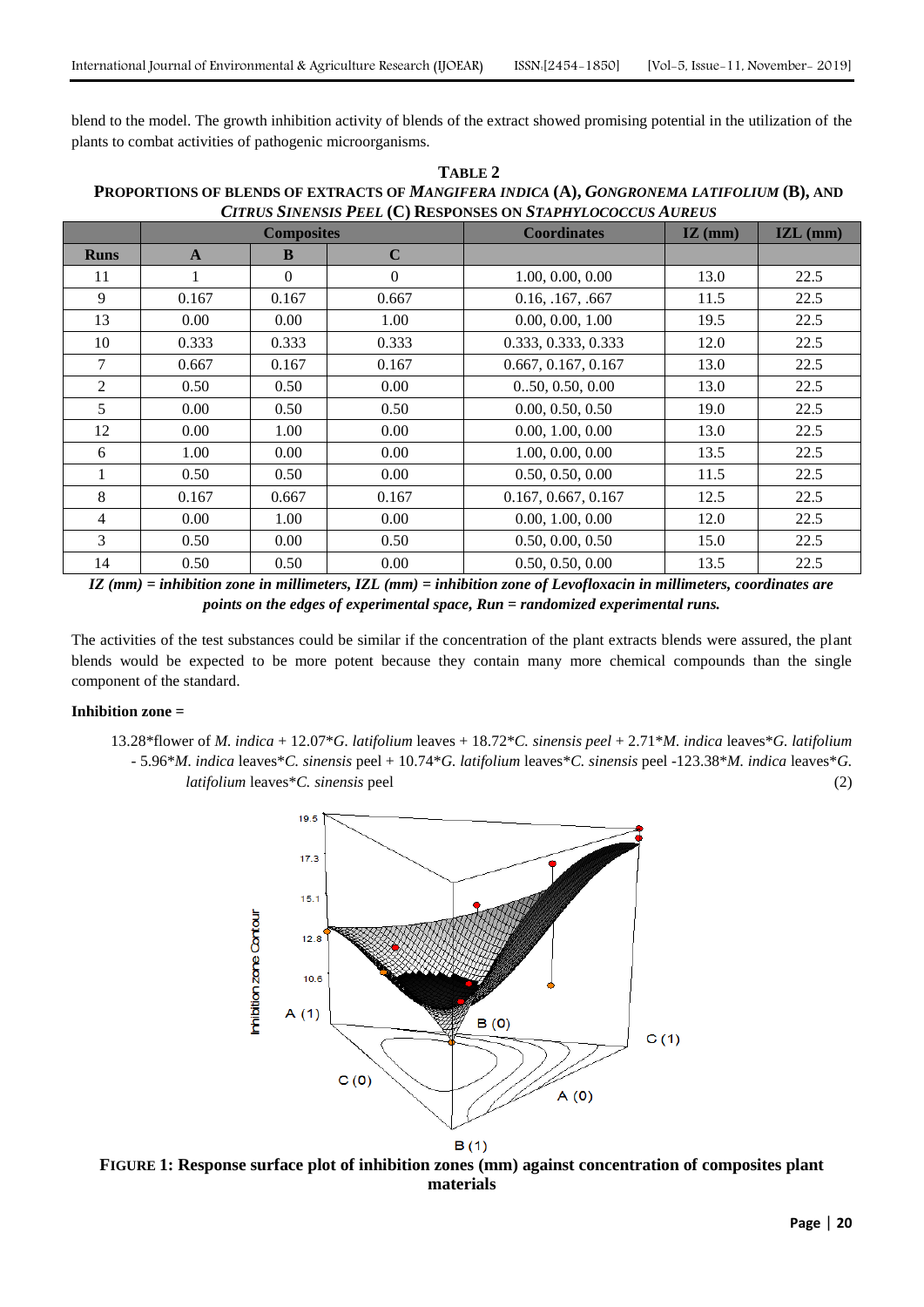

Inhibition zone Contour

## **FIGURE 2: Contour plot of inhibition zones of ethanol extracts of flower** *Mangifera indica, Gongronema latifolium* **leaves and** *Citrus sinensis* **peel blends on** *Staphylococcus aureus*

Growth inhibition action of blends of ethanolic extracts of flower of *Mangifera indica, Gongronema latifolium* and *Citrus sinensi*s peel on *Staphylococcus aureus* showed good potential of antibiotic activity of the plants and good comparability of the blends with that of the Levofloxacin antibiotic. The lower inhibition zone exhibited by the blend could be attributed to lack of standardization of the concentration to meet the specificity of the test organism. Levofloxacin is a pure substance and organism specific plant extracts are broad spectrum against a wide range of microorganism.

## **IV. CONCLUSION**

The constituent of the plants extracts could be a source of lead compounds for the development of potent broad spectrum antibiotics. The study revealed synergy and antagonism of activity as the proportion of the ethanolic extracts of plants plant varied, this could guide the combination of the component extract for optimal activity. More work should be done on the microbial activity of other parts of the plants in addition to effect of solvents and extraction time.

## **REFERENCES**

- [1] Bondari, K. (1999). Interaction in entomolong: multiple comparisons and statistical interactions in entomological experimentation. *Journal of Entomological Science.* **34:** 57-71.
- [2] Cech, N. B., Junio, H. A., Ackermann, L. W., Kavanaugh, J. S. and Horswill, A. R.. (2013) Quorum quenching and antimicrobial activity of Goldenseal (*Hydrastiscanadensis*) against Methicillin-Resistant Staphylococcus aureus (MRSA). Planta Medica, 78(14):1556-1561.
- [3] Cheesbrough, M.(2003). Medical laboratory Manual on tropical health technology.(low priced). England: Orington Cambridgeshire. Pp.20-23.
- [4] Chinedu, I. and Friday, O. U. (2015). Phytochemical Analysis of *Gongronema latifolium* Benth Leaf Using Gas Chromatographic Flame Ionization Detector. International Journal of Chemical and Biomolecular Science, 1(2): 60-68.
- [5] Heatley,N. G., Florey,H.W., Chain,E. ,Jennings,. A and Sanders, A.G. and Abraham E. P. (2009). Method for measuring the sensitivity of micro-organisms to antibiotics. Oxford University Press London **10** (1): 200-204
- [6] Lawal, D. I., Bala, J. A., Aliyu, S. Y. and Huguma, M. A. (2013). Phytochemical Screening and In Vitro Antibacterial Studies of the Ethanolic Extract of *Citrus sinensis* (Linn.) Peel against Some Clinical Bacterial Isolates. *International Journal of Innovation and Applied Studies*. 2 (2): 138-145.